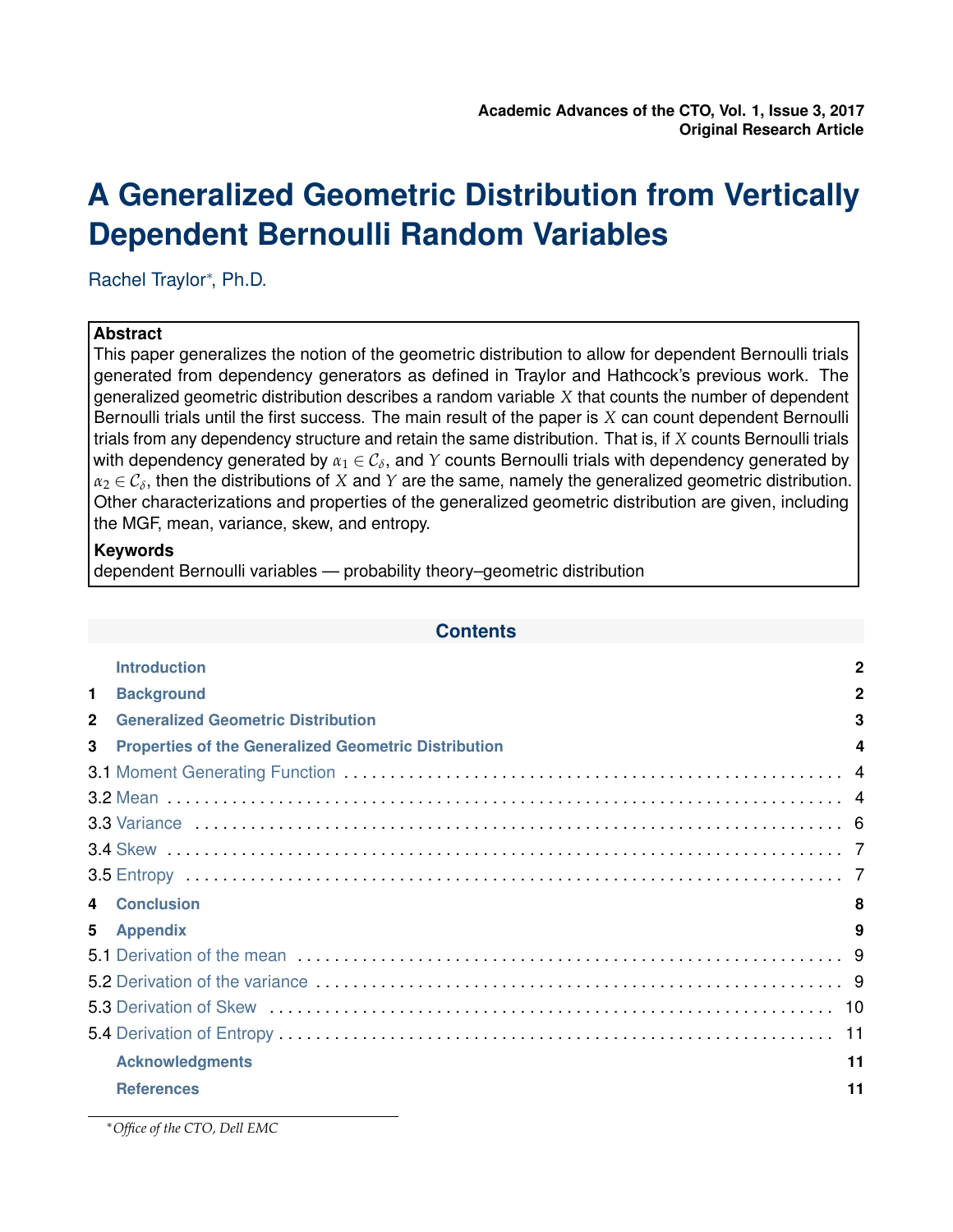## **Introduction**

The standard geometric distribution counts one of two phenomena:

- (1) The count of i.i.d. Bernoulli trials until the first success
- <span id="page-1-0"></span>(2) The count of i.i.d. Bernoulli trials that resulted in a failure prior to the first success

The latter case is simply a shifted version of the former. However, this distribution, in both forms, has limitations because it requires a sequence of independent and identically distributed Bernoulli trials. Korzeniowski [\[2\]](#page-10-4) originally defined what is now known as first-kind (FK) dependent Bernoulli random variables, and gave a generalized binomial distribution that allowed for dependence among the Bernoulli trials. Traylor [\[4\]](#page-10-5) extended the work of Korzeniowski into FK-dependent categorical random variables and derived a generalized multinomial distribution in a similar fashion. Traylor and Hathcock [\[5\]](#page-10-6) extended the notion of dependence among categorical random variables to include other kinds of dependency besides FK dependence, such as sequential dependence. Their work created a class of *vertical dependency structures* generated by a set of functions

$$
\mathscr{C}_{\delta} = \{ \alpha : \mathbb{N}_{\geq 2} \to \mathbb{N} : \alpha(n) < n \text{ and } \forall n \exists j \in \{1, \dots, n-1\} : \alpha(n) = j \},
$$

where the latter property is known as *dependency continuity*. In this paper, we derive a generalized geometric distribution from identically distributed but *dependent* Bernoulli random variables. The main result is that the pdf for the generalized geometric distribution is the same regardless of the dependency structure. That is, for any  $\alpha \in \mathscr{C}_{\delta}$  that generates a sequence of identically distributed but dependent Bernoulli trials, the generalized geometric distribution remains unchanged.

## **1. Background**

<span id="page-1-1"></span>The standard geometric distribution is built from a sequence of independent and identically distributed (i.i.d.) Bernoulli random variables with probability of success *p* and probability of failure  $q = 1 - p$ . There are two "versions" of the geometric distribution:

- (1) A random variable *X* has a geometric distribution if it counts the number of Bernoulli trials needed to observe the first success.
- (2) A random variable  $Y = X 1$  has a geometric distribution if it counts the number of failures in a sequence of Bernoulli trials before the first observed success.

In the first case, *X* has support  $\{1, 2, 3, ...\}$ , because we are looking for the first success, which can occur on trial 1, 2, 3, and so forth. In the latter case,  $Y$  has support  $\{0, 1, 2, ...\}$  because we are counting the number of failures before the first success occurs. That is, if the first success occurs on Trial 1, then there were 0 failures preceding the first success. If the first success occurs on trial 2, then one failure occurred prior to the first success, and thus  $Y = 1$ . Essentially, Version 2 is a shifted Version 1, because our perspective changes– we do not include the success in the count in Version 2.

For Version 1, the pdf is given by

$$
f_X(k) = q^{k-1}p, \quad k = 1, 2, 3, \dots
$$
 (1)

For Version 2, (the shifted generalized geometric distribution)the pdf is given by

$$
f_Y(k) = q^k p, \quad k = 0, 1, 2, \dots
$$
 (2)

The next section derives the generalized geometric distribution for FK-dependent random variables, and then shows that the pdf is the same regardless of dependency structure.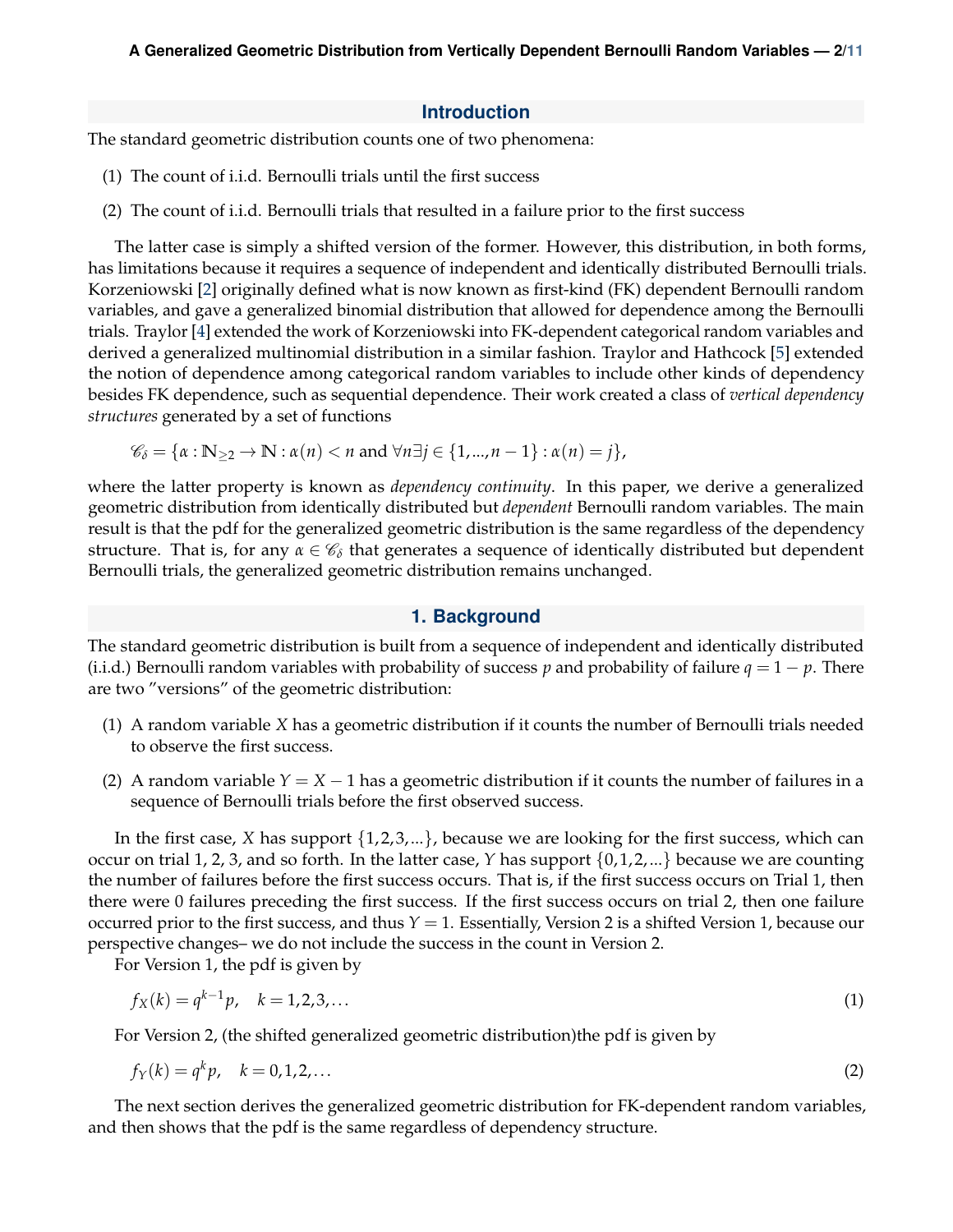#### **2. Generalized Geometric Distribution**

#### <span id="page-2-0"></span>**Derivation from FK-Dependent Bernoulli Random Variables**

Suppose we have a sequence of FK-dependent Bernoulli Random variables. Recall from [\[2\]](#page-10-4) and [\[4\]](#page-10-5) that FK-dependent random variables are weighted toward the outcome of the first variable *ε*1. That is, in the Bernoulli case,  $P(\epsilon_1 = 1) = p$  and  $P(\epsilon_1 = 0) = q = 1 - p$ . For subsequent variables in the sequence,

$$
P(\varepsilon_n = 1 | \varepsilon_1 = 1) = p^+ P(\varepsilon_n = 1 | \varepsilon_1 = 0) = p^-
$$
  

$$
P(\varepsilon_n = 0 | \varepsilon_1 = 1) = q^- P(\varepsilon_n = 0 | \varepsilon_1 = 0) = q^+
$$

for  $n\geq 2$ , where  $q=1-p$ ,  $p^+=p+\delta q$ ,  $p^-=p-\delta p$ ,  $q^-=q-\delta q$ ,  $q^+=q+\delta p$ , and  $0\leq \delta \leq 1$  is the *dependency coefficient*.

We will first give the generalized "Version 1" of the geometric distribution for FK-dependent random variables.

**Proposition 1.** *Suppose*  $\varepsilon = (\varepsilon_1, \varepsilon_2, ..., \varepsilon_n, ...)$  *is a FK-dependent sequence of Bernoulli random variables. Let X be the count of such Bernoulli variables needed until the first success. Then X has a generalized geometric distribution with pdf*

<span id="page-2-1"></span>
$$
f_X(k) = \begin{cases} p, & k = 1 \\ q(q^+)^{k-2}p^-, & k \ge 2 \end{cases}
$$
 (3)

*Proof.* The probability of the first success occurring on the first trial is the probability that  $\varepsilon_1 = 1$ , so

$$
P(X=1) = P(\varepsilon_1) = 1 = p.
$$

The probability of the first success occurring on the second trial is the probability of the following sequence *ε* = (0,1), and thus *P*(*X* = 2) = *P*(*ε* = (0,1)) = *qp*<sup>−</sup>. In general, for *k* ≥ 2,

$$
P(X = k) = P(\varepsilon = (0, 0, ..., 0, 1))
$$

with *k* − 1 failures (or 0s). Since the variables are FK-dependent, the probability of failure after the first failure is  $q^+$ , and the probability of success given that  $\varepsilon_1 = 0$  is  $p^-$  regardless of where in the sequence that success occurs. Therefore,  $P(\varepsilon = (0, 0, \ldots, 0, 1) = q (q^+)^{k-2} p^-$ .  $\Box$ 

In a similar fashion, suppose we prefer to count the number of failures before the first success occurs. For this generalized "Version 2", we have the following proposition.

**Proposition 2.** *Suppose*  $\varepsilon = (\varepsilon_1, \varepsilon_2, \dots, \varepsilon_n, \dots)$  *is a FK-dependent sequence of Bernoulli random variables. Let Y* = *X* − 1 *be the count of failures prior to the first success. Then Y has a shifted generalized geometric distribution with pdf*

<span id="page-2-2"></span>
$$
f_Y(k) = \begin{cases} p, & k = 0 \\ q(q^+)^{k-1} p^-, & k \ge 1 \end{cases}
$$
 (4)

*Proof.* The proof follows in an identical fashion to the proof of Proposition [1](#page-2-1)

 $\Box$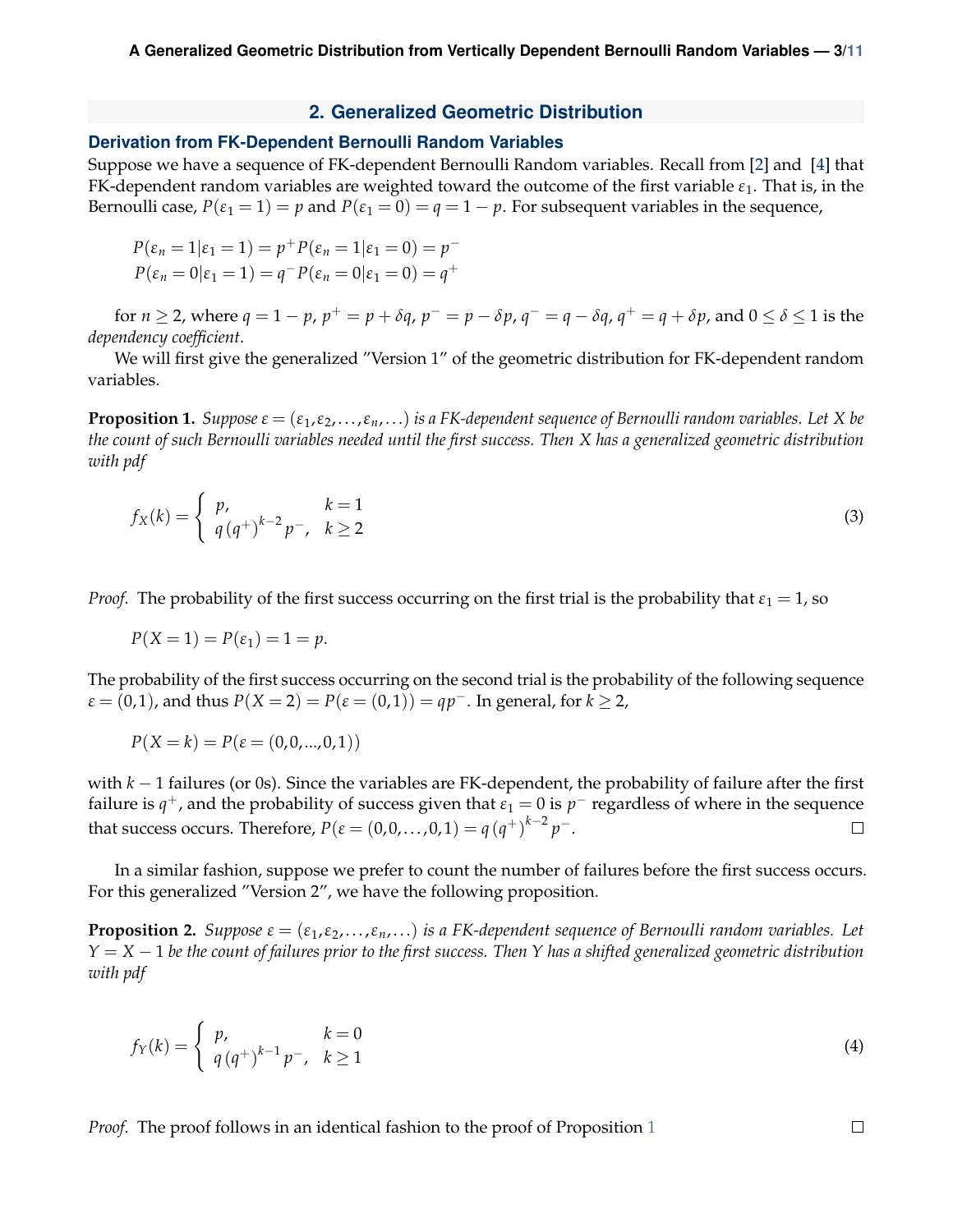#### **Generalized Geometric Distribution for any Vertical Dependency Structure**

Propositions [1](#page-2-1) and [2](#page-2-2) were derived for FK-dependent random variables, but in fact these random variables *X* and *Y* remain distributed according to the generalized geometric distribution and the shifted generalized geometric distribution regardless of the vertical dependency structure specified, as long as the dependency structure was generated from a function in  $\mathscr{C}_{\delta}.$ 

**Theorem 1.** Let  $\varepsilon = (\varepsilon_1, \varepsilon_2, \dots, \varepsilon_n, \dots)$  be a vertically dependent sequence of Bernoulli random variables, where the *dependency is generated by α* ∈ C*<sup>δ</sup> . Let X be the count of such Bernoulli trials needed until the first success, and let Y* = *X* − 1 *be the count of failures of such Bernoulli trials prior to the first success. Then the pdf of X and Y is identical to those given in Propositions [1](#page-2-1) and [2.](#page-2-2)*

*Proof.* Let  $\alpha \in C_δ$  generate the vertically dependent Bernoulli sequence  $\epsilon$ . Then  $P(X = 1) = P(Y = 0) =$ *P*( $\varepsilon_1$  = 1) = *p*. For *k* ≥ 2, *P*(*X* = 1) = *P*( $\varepsilon$  = (0,0,..., 0,1)), where there are *k* − 1 0s prior to the first 1. Then  $P(\varepsilon_k = 1) = p^-$ , because  $\alpha(k) \in \{1, ..., k-1\}$ , and  $\varepsilon_i = 0$  for all  $i \leq k$ .  $P(\varepsilon_1 = 0) = q$  for  $k \geq 2$ . Then, for  $2 \le i \le k - 1$ ,  $\alpha(i) = j \in \{1, ..., i - 1\}$ , and  $\varepsilon_j = 0 \forall j = 1, ..., i - 1$  and  $\forall i = 1, ..., k - 1$ . Thus  $P(\varepsilon_i=0|\varepsilon_{\alpha(i)}=0)=q^+$  for all  $i=2,\ldots,k-1$ , and therefore  $P(X=k)=q\left(q^+\right)^{k-2}p^-$ . A similar argument follows for  $P(Y = k)$ ,  $k \ge 1$ .  $\Box$ 

This result is quite powerful, and not one that holds for all generalized distributions constructed from dependent random variables. Given any vertical dependency structure generated from the broad class  $\mathscr{C}_\delta$ , the count of trials before a success and the count of failures before a success have the same probability distribution. Thus, if this information is desired, no information about the dependency structure other than the membership of its generating function in  $\mathscr{C}_\delta$  is necessary. The only information needed to calculate the generalized geometric probabilities for dependent Bernoulli trials is *p* and *δ*.

The next section gives some basic properties of the Generalized Geometric Distribution, such as the moment generating function and selected moments.

## <span id="page-3-3"></span>**3. Properties of the Generalized Geometric Distribution**

#### <span id="page-3-1"></span><span id="page-3-0"></span>**3.1 Moment Generating Function**

**Fact 1.** *The moment generating function of the generalized geometric distribution is*

$$
M_X(t) = pe^t + \frac{qp^-e^{2t}}{1 - q^+e^t}
$$
\n(5)

**Derivation**.  $M_X(t) = E[e^{tX}]$  by definition, so

$$
M_X(t) = pe^t + \sum_{k=2}^{\infty} q (q^+)^{k-2} p^- e^{kt}
$$

$$
= pe^t + \frac{qp^- e^{2t}}{1 - q^+ e^t}
$$

Using the moment generating function, we can give moments of the generalized geometric distribution.

#### <span id="page-3-2"></span>**3.2 Mean**

**Fact 2.** *The mean of the generalized geometric distribution is*

$$
E[X] = \mu = \frac{1 - \delta p}{p(1 - \delta)}
$$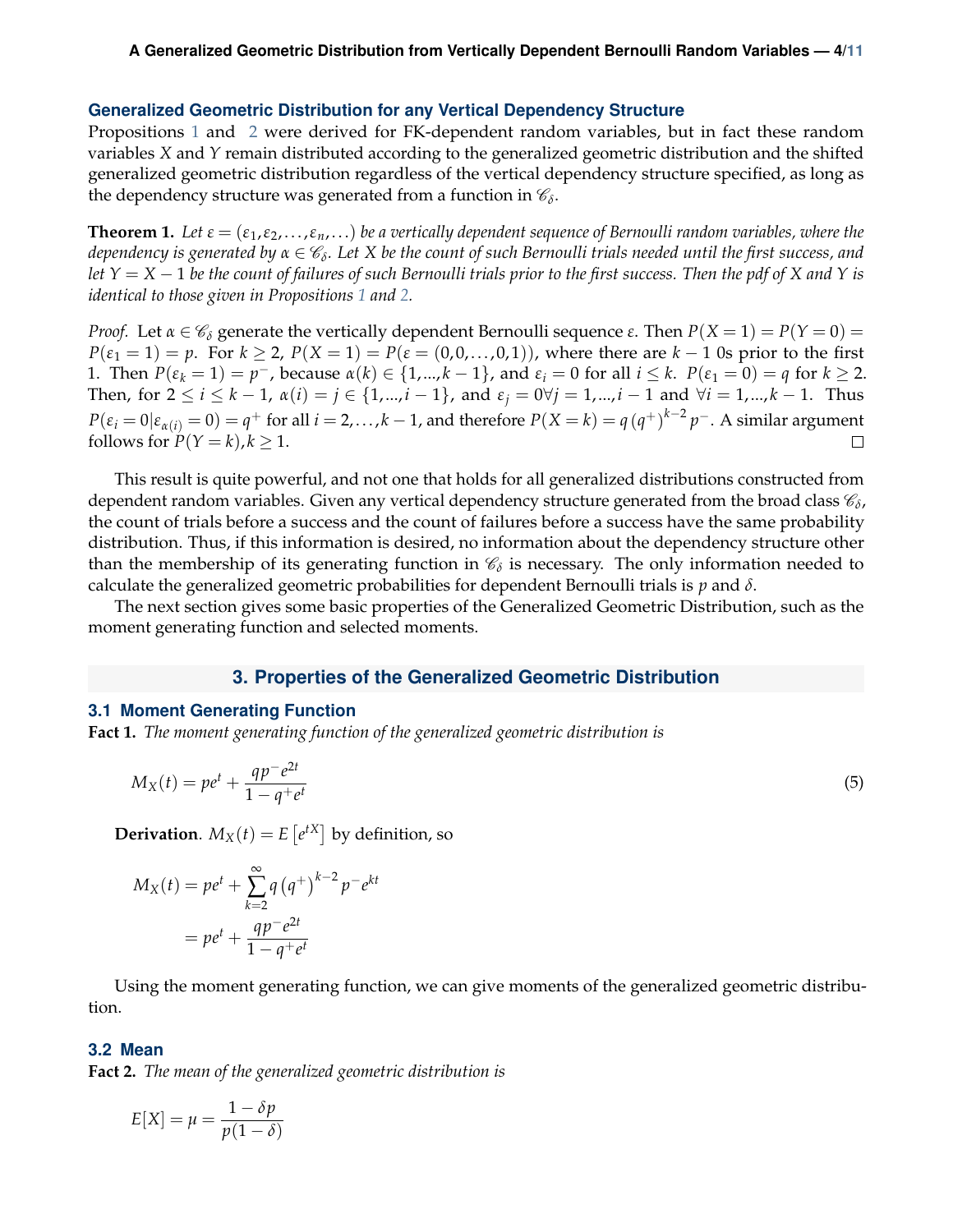#### **A Generalized Geometric Distribution from Vertically Dependent Bernoulli Random Variables — 5[/11](#page-10-3)**

**Derivation**. Taking the first derivative of  $(5)$  and evaluating at  $t = 0$  yields the mean after arithmetic simplification. See Section [5](#page-8-0) for full derivation.

<span id="page-4-0"></span>The effect of dependence can be seen in the plot of  $E[X]$  below in Figure [1.](#page-4-0) For fixed *p*, when  $\delta \to 1$ ,  $E[X] \rightarrow \infty$ , though the rate changes with *p*.



**Figure 1.** Expectation of the Generalized Geometric Distribution

To explore further, suppose *p* = 1/2, and the Bernoulli trials are thus balanced between success and failure. Figure [2](#page-5-1) shows the effect of delta for a fixed *p*. Notice that the effect of *δ* on the expected value become more pronounced as  $\delta \to 1$ . In particular, for  $\delta = 1/2$  and  $p = 1/2$ ,  $E[X] = 3$ , but after this point, an increase of only  $1/6$  in  $\delta$  to  $\delta = 2/3$  increased the expected value to 4 trials before a success. To double the expected number of trials before a success again to  $E[X] = 8$  requires an increase of  $\delta$  by only 4/21 to 6/7.

A smaller probability of success *p* will yield an expected value *µ* that is much more susceptible to effects of dependency *δ*, and a larger *p* will yield an expected value more resistant to high dependency *δ*. Since the geometric distribution is a count of the number of trials needed to obtain the first success, a higher *p* increases the probability that the first success occurs on the first trial, while a lower *p* decreases that probability. Therefore, the dependency *δ* would have a higher effect for lower *p*, because a longer (dependent) sequence is expected to be generated prior to the first success, which increases the expected number of trials faster than if the Bernoulli trials were independent.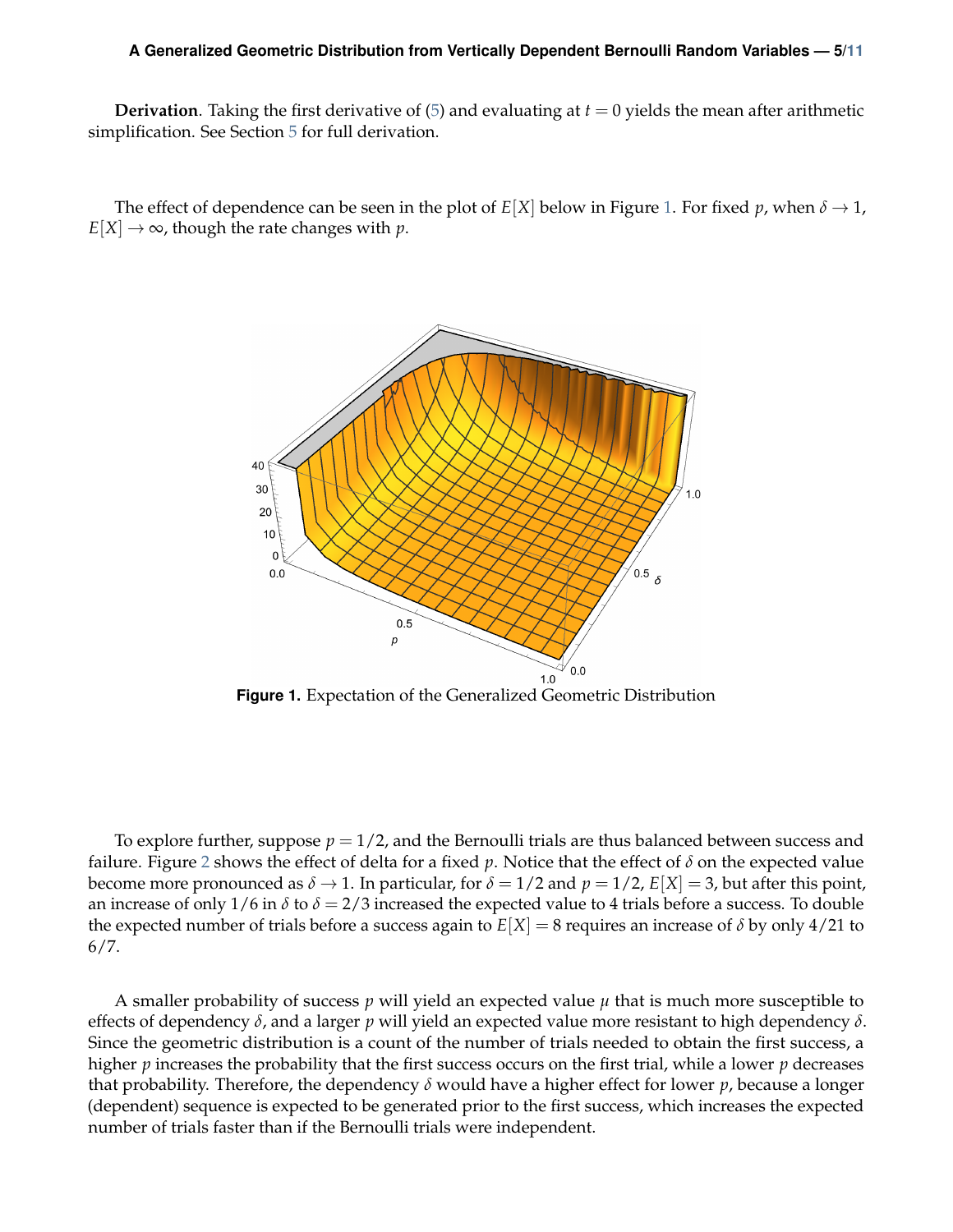<span id="page-5-1"></span>

*Remark. Notice that when δ* = 0*, the Bernoulli trials are independent. The mean of the generalized geometric*  $d$ istribution when  $\delta = 0$  is  $E[X] = \frac{1}{p'}$ , the mean of the standard geometric distribution.

#### <span id="page-5-0"></span>**3.3 Variance**

**Fact 3.** *The variance of the generalized geometric distribution is*

$$
Var(X) = \sigma^2 = \frac{1 - p + \delta p (1 - p)}{p^2 (1 - \delta)^2}
$$

<span id="page-5-2"></span>**Derivation.** See Sectio[n5.](#page-8-0)



Figure [3](#page-5-2) shows the effect of *δ* on the variance for different values of *p*. As with the mean, a smaller *p* induces a higher effect of *δ* on the variance of the number of dependent Bernoulli trials before the first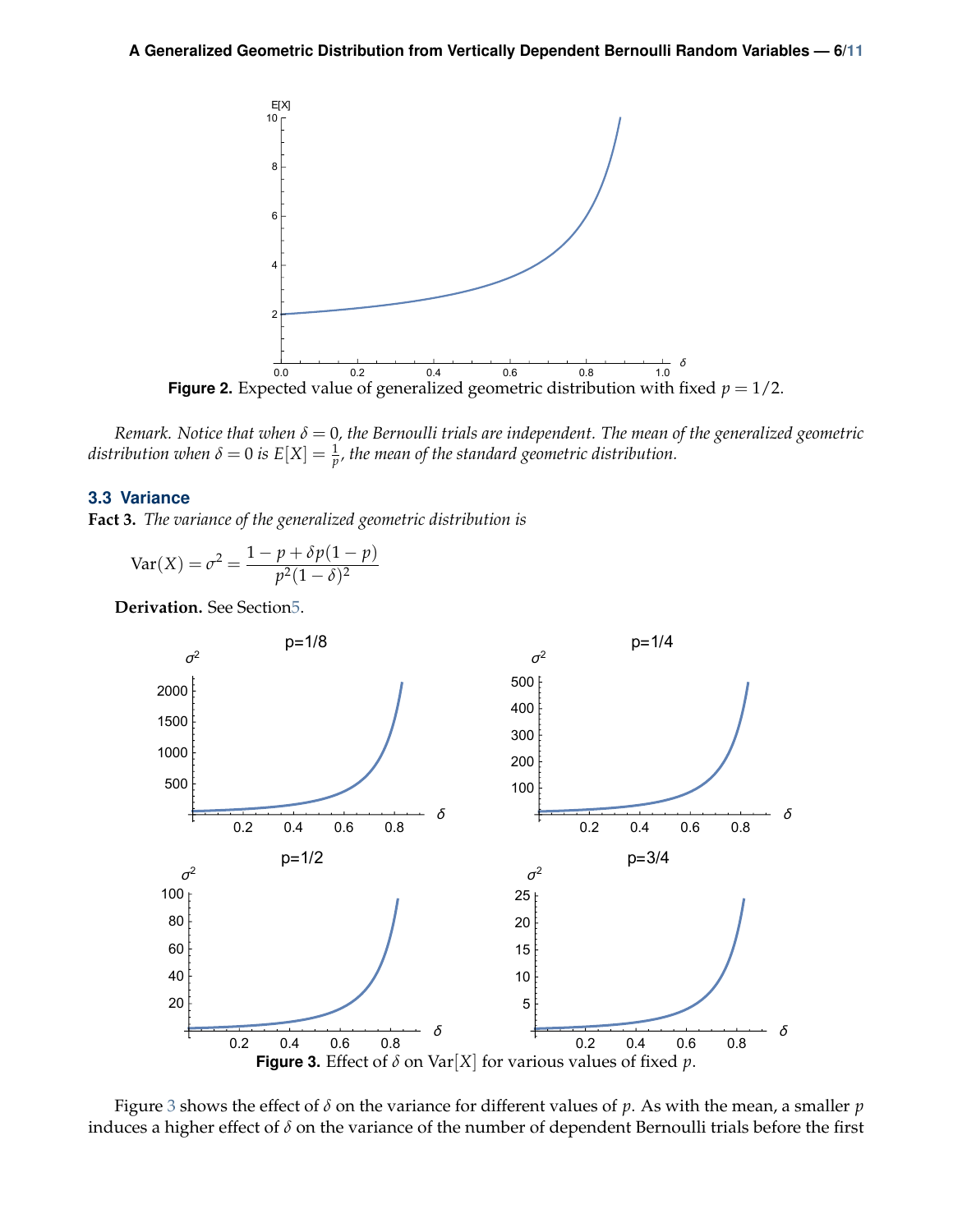#### **A Generalized Geometric Distribution from Vertically Dependent Bernoulli Random Variables — 7[/11](#page-10-3)**

success is observed. The shape of all 4 cases is similar, but the scales are vastly different. As *p* increases, the scale of the variance decreases dramatically.

*Remark. Again, note that when δ* = 0*, the variance of the generalized geometric distribution reduces to that of the standard geometric distribution*.

#### <span id="page-6-0"></span>**3.4 Skew**

**Fact 4.** *The skew of the generalized geometric distribution is given by*

Skew[X] = 
$$
\frac{2 - 3p + p^2 + \delta p[q + \delta pq + p(2\delta - 1 - p)]}{(q + \delta pq)^{3/2}}
$$

<span id="page-6-2"></span>**Derivation.** See Section [5.](#page-8-0)



**Figure 4.** Skew of Generalized Geometric Distribution as a function of *p* for  $\delta = 0$  and  $\delta = 1$ .

The skew of the generalized geometric distribution gets more complicated in its behavior as a function of both  $p$  and  $\delta$ . Figure [4](#page-6-2) shows the skew as a function of  $p$  for the two extreme cases: complete independence ( $\delta = 0$ ) and complete dependence  $\delta = 1$ . From  $p = 0$  to  $p \approx 0.658$ , the skew for the independent geometric distribution is greater than the completely dependent case. For  $p \gtrsim 0.658$ , the skew is greater under complete dependence.

#### <span id="page-6-1"></span>**3.5 Entropy**

The *entropy* of a random variable measures the average information contained in the random variable. It can also be viewed as a measure of how unpredictable or "truly random" the variable is [\[1\]](#page-10-7) . The definition of entropy, denoted *H*(*X*), was coined by Claude Shannon [\[3\]](#page-10-8) in 1948.

**Definition 1** (Entropy).  $H(X) := -\sum_i P(x_i) \log_2(P(x_i))$ 

For the standard geometric distribution, the entropy is given by

$$
H_{sg}(X) = \frac{-(1-p)\log_2(1-p) - p\log_2(p)}{p}
$$

**Fact 5.** *The entropy for the generalized geometric distribution is*

$$
H_{gg}(X) = \frac{-\left[pp^{-}\log_2(p) + qp^{-}\log_2(qp^{-}) + qq^{+}\log_2(q^{+})\right]}{p^{-}}
$$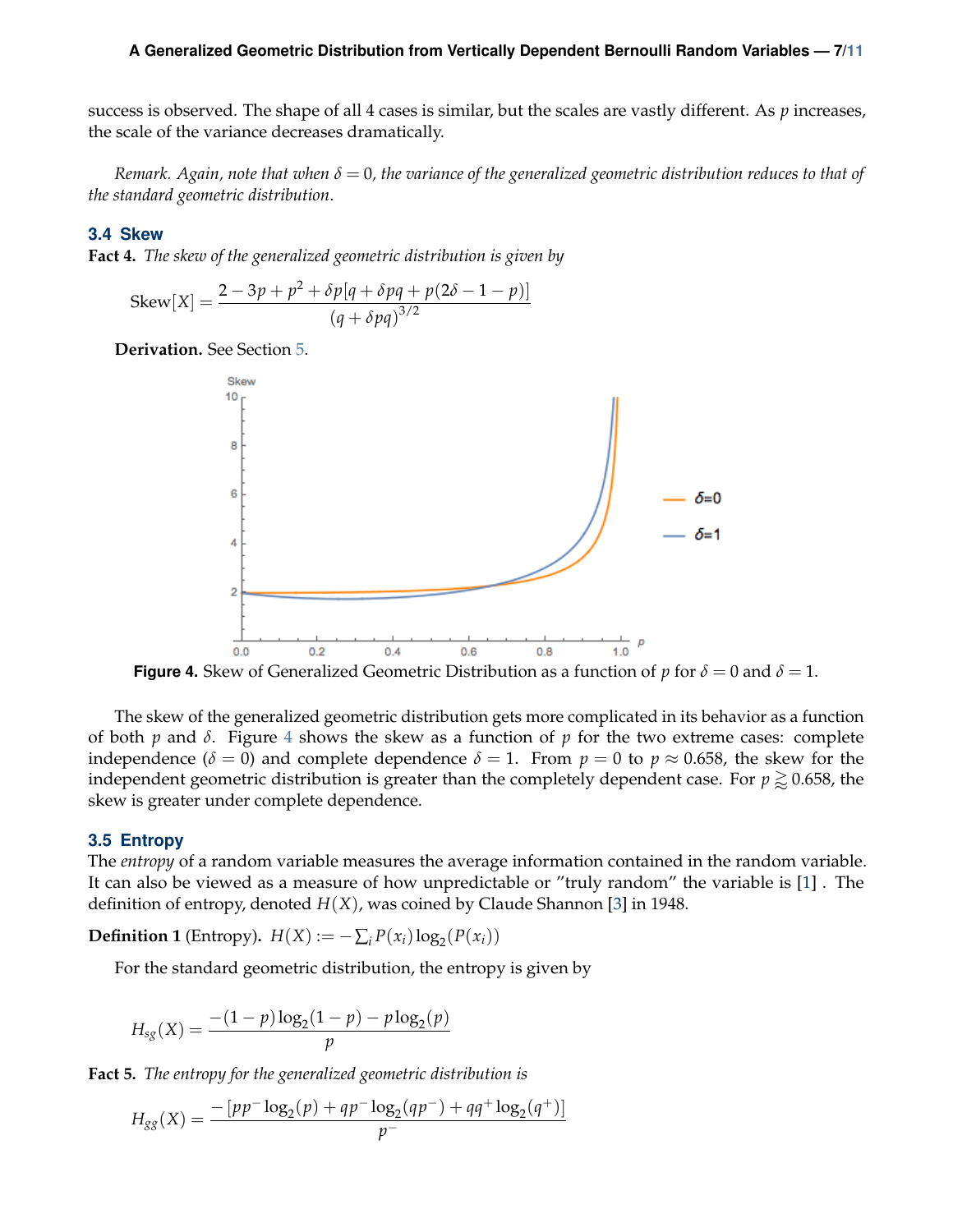<span id="page-7-1"></span>



function of *δ* for selected values of *p* **Figure 5.** Entropy from two different perspectives: fixed *δ* and fixed *p*

Figure [5a](#page-7-1) shows  $H_{gg}(X)$  as a function of *p* for fixed values of  $\delta$ . Notice that while the entropy decreases to 0 for all curves as  $p \rightarrow 1$ , the entropy curve is shifted upward for larger  $\delta$ . Figure [5b](#page-7-1) fixes  $p$  and looks at entropy as a function of *δ*. Notice that for smaller *p*, the entropy is much higher, which aligns with intuition.

#### **4. Conclusion**

<span id="page-7-0"></span>The standard geometric distribution counts the number of independent Bernoulli trials until the first success. This paper uses the works of Koreniowski, and Traylor and Hathcock [\[2,](#page-10-4) [4,](#page-10-5) [5\]](#page-10-6) on dependent Bernoulli and categorical random variables to develop a generalized geometric distribution built from dependent Bernoulli random variables. The main result of the paper is that the pdf for the generalized geometric distribution is independent of the dependency structure of the Bernoulli random variables that comprise it. That is, regardless of dependency structure, the pdf for the generalized geometric distribution is given by Proposition [1.](#page-2-1) Various properties and characterizations were given, including the moment generating function, mean, variance, skew, and entropy. The effect of dependency on each property was studied.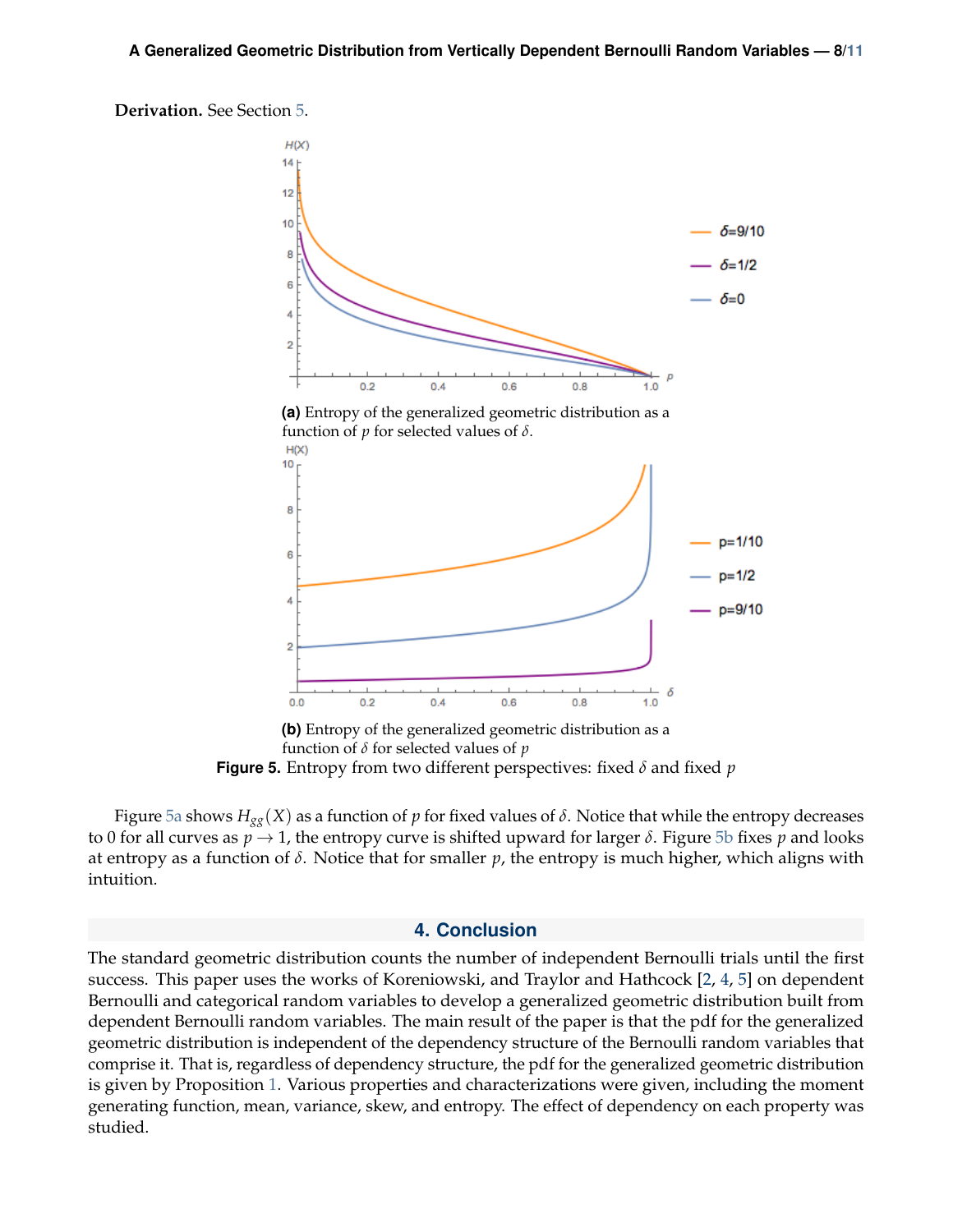# **5. Appendix**

# <span id="page-8-1"></span><span id="page-8-0"></span>**5.1 Derivation of the mean**

$$
E[X] := \sum_{k=1}^{\infty} kP(k)
$$
  
=  $p + \sum_{k=2}^{\infty} k (q(q^+)^{k-2}p^-)$   
=  $p + \frac{qp^-(2-q^+)}{(p^-)^2}$   
=  $\frac{pp^- + q(2-q^+)}{p^-}$   
=  $\frac{pp^- + q(1+1-q^+)}{p^-}$   
=  $\frac{pp^- + q(1+p^-)}{p^-}$   
=  $\frac{pp^- + (1-p)(1+p^-)}{p^-}$   
=  $\frac{1-p+p^-}{p^-}$   
=  $\frac{1-\delta p}{p(1-\delta)}$ 

# <span id="page-8-2"></span>**5.2 Derivation of the variance**

 $Var[X] = E[X^2] - E[X]^2$ , and thus we must first obtain  $E[X^2]$ .

$$
E[X^2] := \sum_{k=1}^{\infty} k^2 P(k)
$$
  
=  $p + \sum_{k=2}^{\infty} k^2 \left( q(q^+)^{k-2} p^- \right)$   
=  $p + \frac{qp^-(4 - 3q^+ + (q^+)^2)}{(p^-)^3}$   
=  $p + \frac{q(4 - 3q^+ + (q^+)^2)}{(p^-)^2}$   
=  $\frac{p(p^-)^2 + q(q^+)^2 + 4q - 3qq^+}{(p^-)^2}$ 

We will simplify the numerator. First,

$$
p(p^{-})^{2} + q(q^{+})^{2} = p^{3} + q^{3} - 2p^{3}\delta + 2p^{2}\delta q + p^{3}\delta^{2} + p^{2}\delta^{2}q
$$
  
= 1 - 3p + 3p^{2} + 2p(q^{2}\delta - p^{2}\delta) + \delta^{2}p^{2}(p+q)  
= 1 - 3p + 3p^{2} + 2p\delta(1 - 2p) + \delta^{2}p^{2}

Then

$$
4q - 3qq^{+} = 4(1 - p) - 3(1 - 2p + p^{2} + \delta p - \delta p^{2})
$$
  
= 1 + 2p - 3p^{2} - 3p\delta + 3\delta p^{2}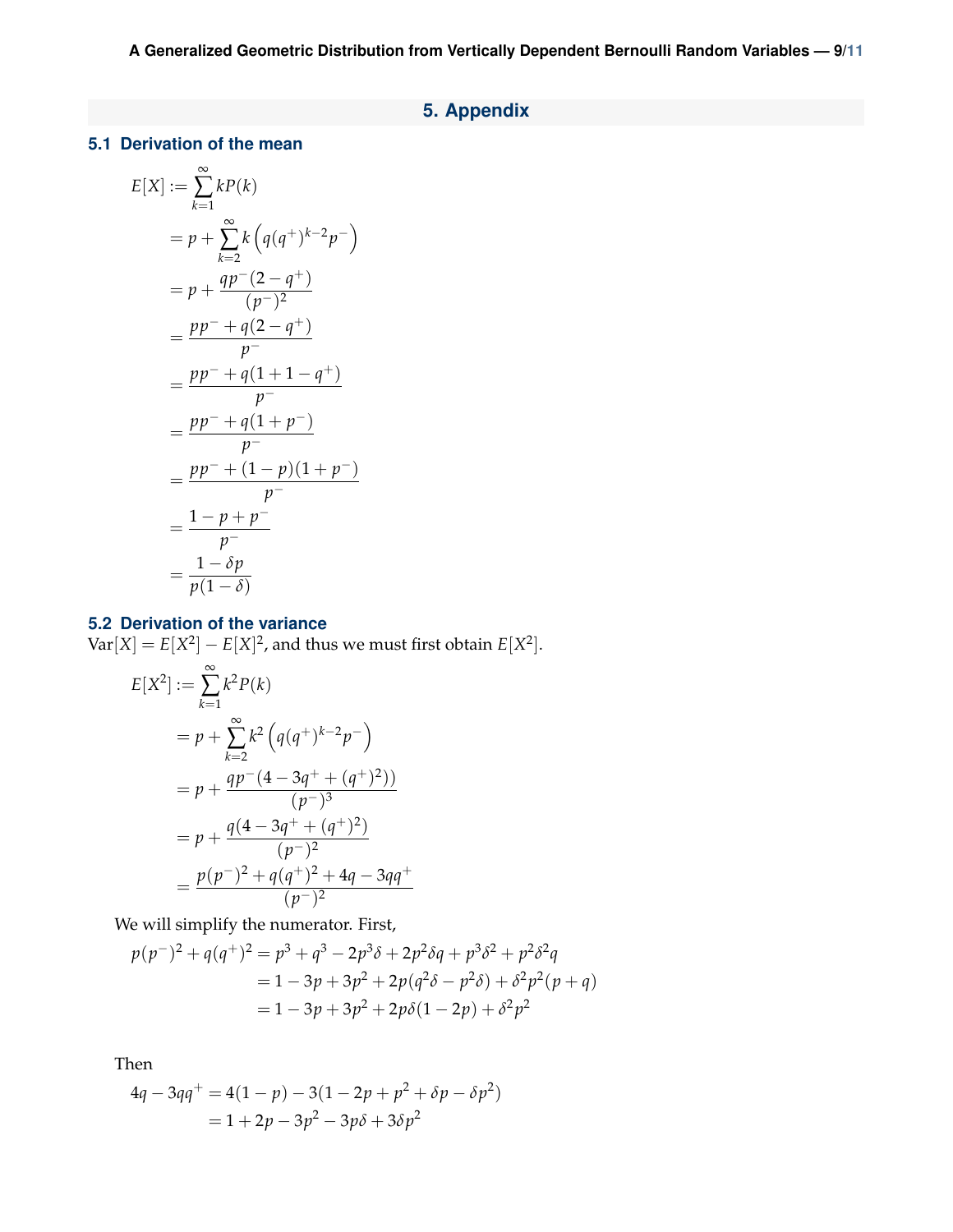Combining the two, the numerator is given by

$$
p(p^{-})^{2} + q(q^{+})^{2} + 4q - 3qq^{+} = 1 - 3p + 3p^{2} + 2p\delta(1 - 2p) + \delta^{2}p^{2} + 1 + 2p - 3p^{2} - 3p\delta + 3\delta p^{2}
$$
  
= 2 - p - \delta p(1 - \delta p + p)

Thus  $E[X^2] = \frac{2-p-\delta p(1-\delta p+p)}{p^2(1-\delta)^2}$ Finally,

$$
\begin{aligned} \text{Var}[X] &= \frac{2 - p - \delta p (1 - \delta p + p)}{p^2 (1 - \delta)^2} - \left(\frac{1 - \delta p}{p (1 - \delta)}\right)^2 \\ &= \frac{2 - p - \delta p (1 - \delta p + p) - [1 - 2\delta p + \delta^2 p^2]}{p^2 (1 - \delta)^2} \\ &= \frac{1 - p + \delta p q}{p^2 (1 - \delta)^2} \end{aligned}
$$

## <span id="page-9-0"></span>**5.3 Derivation of Skew**

The skew of a random variable is given by

$$
\text{Skew}[X] := E\left[\left(\frac{X-\mu}{\sigma}\right)^3\right] = \frac{E[X^3] - 3\mu \text{Var}[X] - \mu^3}{(\text{Var}[X])^{3/2}}
$$

First, we derive *E*[*X* 3 ].

$$
E[X^3] = \sum_{k=1}^{\infty} k^3 P(k)
$$
  
=  $p + \sum_{k=2}^{\infty} k^3 q(q^+)^{k-2} p^-$   
=  $\frac{6 - 6p + p^2 (1 - \delta)^2}{p^3 (1 - \delta)^3}$ 

Then

$$
\text{Skew}[X] = \frac{\frac{6 - 6p + p^2(1 - \delta)^2 - p^3 \delta (1 - \delta)^2}{p^3(1 - \delta)^3} - 3\left(\frac{1 - \delta p}{p(1 - \delta)}\right)\left(\frac{1 - p + \delta p(1 - p)}{p^2(1 - \delta)^2}\right) - \left(\frac{1 - \delta p}{p(1 - \delta)}\right)^3}{\left(\frac{1 - p + \delta p(1 - p)}{p^2(1 - \delta)^2}\right)^{3/2}}
$$

$$
= \frac{6 - 6p + p^2(1 - \delta)^2 - p^3 \delta (1 - \delta)^2 - 3(1 - \delta p)(1 - p + \delta p(1 - p)) - (1 - \delta p)^3}{(1 - p + \delta p(1 - p))^{3/2}}
$$

Now, the numerator is expanded to

$$
6 - 6p + p^{2}(1 - 2\delta + \delta^{2}) - p^{3}\delta(1 - 2\delta + \delta^{2}) - 3(1 - \delta p)((1 - p) + \delta p(1 - p)) + (1 - \delta p + \delta^{2} p^{2} - \delta^{3} p^{3})
$$
  
= 6 - 6p + p^{2} - 2\delta p^{3} - p^{3}\delta + 2\delta^{2} p^{3} - 3[(1 - p)(1 - \delta^{2} p^{2})] - 1 + \delta p  
= 2 - 3p + p^{2} - 2\delta p^{2} - p^{3}\delta - \delta^{2} p^{3} + 3\delta^{2} p^{2} + \delta p  
= 2 - 3p + p^{2} + \delta p(q + \delta pq + p(2\delta - 1 - p))

And thus the skew is as given in Fact 3.